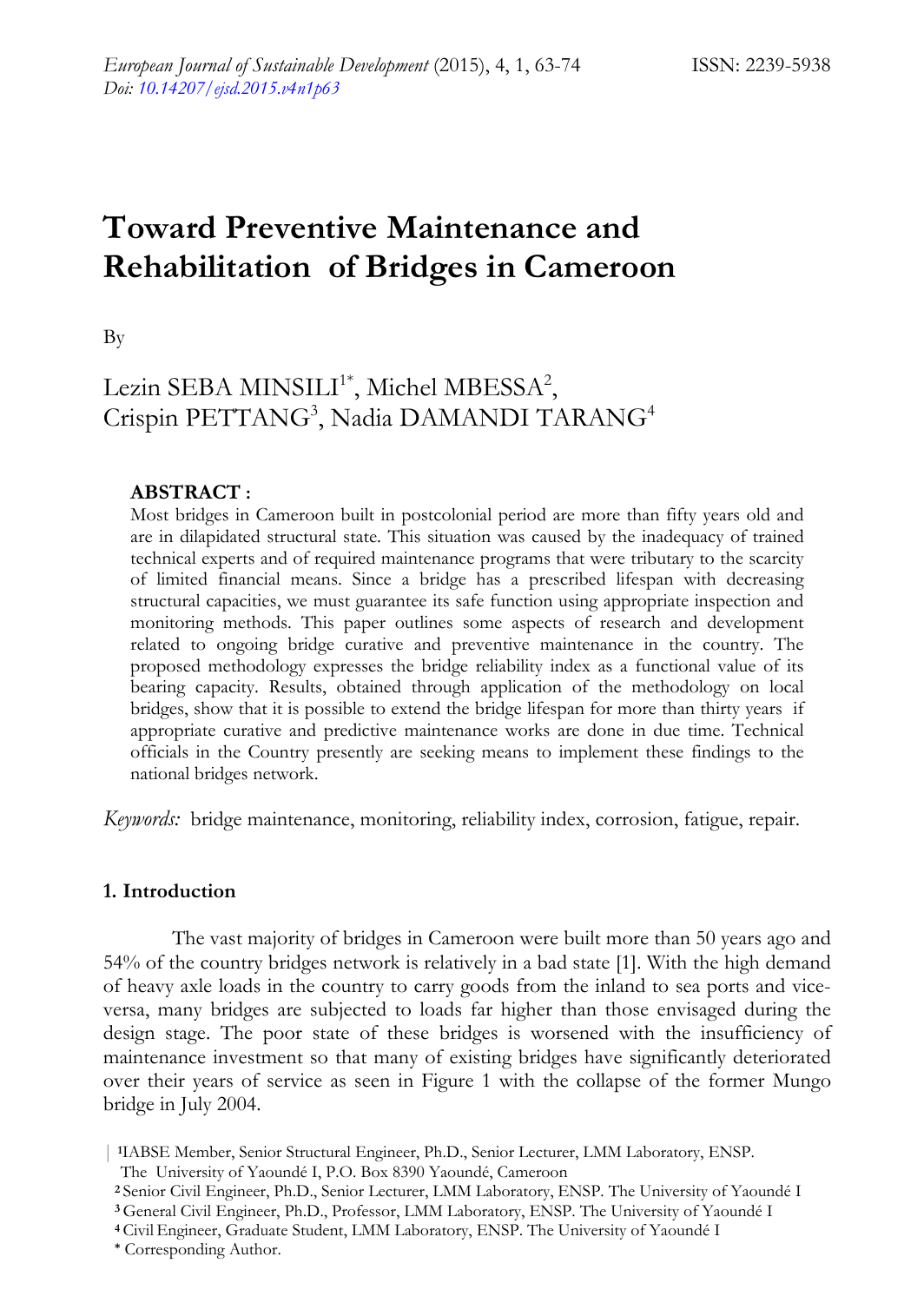An early diagnostic of bridge damage is always necessary since it reduces maintenance cost and increases the structural safety and reliability. While visual inspection fails to assess the damage at early stages in order to apply recommended maintenance measures, vibration measurements are sufficiently sensitive to detect damage even when it is situated in hidden or internal areas. Therefore, there is a growing interest among local highway and railways authorities in supporting related research programs for the mastering and development of vibration-based damage detection methods as well as progressive maintenance methodologies.

Many studies have focused on preventive and corrective maintenance techniques using different models and constraints to optimize the decision making. With a given bridge network Li et al. [2] and Farid et al. [3] developed a web-based prototype introducing a sorted list of bridges which gives higher priority ratings to bridges with greater needs for maintenance and rehabilitation with details on the specific repair method, cost, and expected improvement. Considering damage detection using mode shapes and frequencies, Carden and Fanning [4] underline the difference between experimental and numerical modes with the help of the displacements difference and of objective functional of strain energy, of modal flexibility, and of residual forces [5, 6] to locate and quantify an experimental damage. Damage is detected through the comparison between the undamaged and damage state and it is modeled as a reduction of stiffness (or of the bearing capacity).

This paper outlines some aspects of the research related to bridge monitoring and preventive maintenance in Cameroon with an application to the ongoing predictive maintenance work of the new bridge bridge over the Mayo-Boula River in the Far-north region. With the support and real monitoring data provided by LABOGENIE [7], a research team in the LMM laboratory at Yaoundé-1 University has made studies methodologies for condition assessment, monitoring-based strategies, sustainable damage detection, and of bridge preventive maintenance and management. Failure to perform a designed structural functionality might be associated to a deformed element, cracks, fatigue, corrosion, or a missing part, have been considered through a performance functional using the probabilistic theory of maintenance and the Frangopol's model associated with the reliability index. Obtained results display a bridge maintenance system that can be used to: (1) identify actual safety reserve of bridge; (2) predict the bridge response and corresponding deterioration; (3) forecast information for immediate safety assessment; and (4) provide outlines for planned and prioritized assessment and maintenance.



**Figure 1: (a)***The ollapsed former Mungo steel bridge and (b) the reconstructed new one.*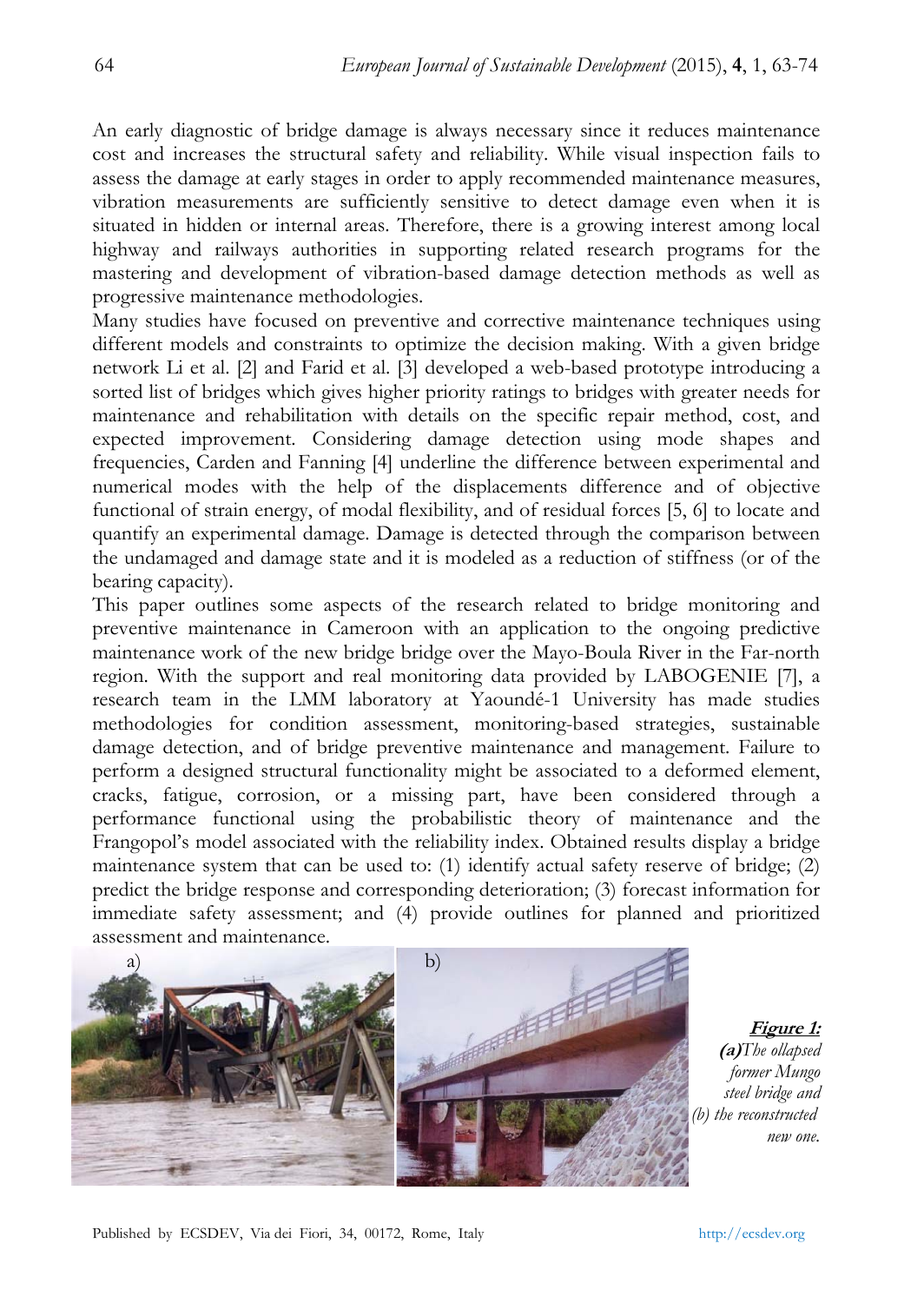#### **2. Materials and Methods**

Basic principles of engineering structural mechanics are used to calculate the capacity of a bridge structure. In the present work, the bridge over the Mayo-Boula River (Figure 3) was declared unfit and unsafe for transportation and was destroyed after fifty years of loyal services without maintenance and rehabilitation works to improve its service ability and thus to extend its lifespan. The probabilistic modeling of the behavior the bridge under exploitation (or in the design stage) over the time history is critical in determining its remnant resistance and its capacity that can be improved if remedial measures are to be applied. An important component of bridge maintenance is concerned with the calculation or estimation of the probability of a limit state violation (occurrence of structural failure) for the bridge during its lifetime. Its estimate may be obtained using measurements of the long-term frequency of occurrence of the interested events on similar structures, or using numerical analysis and simulation of forecasted data. For example statistics of data for bridge elements are used in modeling bridge behavioral components such as strengths, sizes, deterioration rates, truck load magnitudes, traffic volume, etc.

Frangopol [10, 12] developed the basis for cost-effective bridge management incorporating lifetime reliability and life-cycle cost with realistic examples of optimum bridge maintenance planning based on minimum expected cost. The reliability index (*β*) is used as a measure of a bridge safety. In general, individual bridges in a bridge group have different ages and their reliability is time dependent. The service life of an individual bridge of a bridge network is a time dependent progression of its elements reliability states (numerically from an excellent state to unacceptable state). The random variables affecting lifetime reliability of a bridge include the initial reliability index, the time of damage initiation, the reliability deterioration rate without (or with) maintenance. It is therefore possible to graph the behavior of the given random variable using its most important characteristic parameters such as the mean value (*μ*) and the standard deviation(*σ*), and a dimensionless measure of the variability that depicts the reliability index used to assess the importance of maintenance (or rehabilitation) measures to be implemented. The numerical expression of the time-dependent reliability index developed by Pablo [9] is given as:

$$
\beta(t) = \frac{\mu(g)}{\sigma(g)}\tag{1}
$$

where  $g$  is the function of the studied deterioration expressed as  $R - S$ ;  $R$  is the resistance or the load-carrying capacity of the structural component, and *S* is the load effect or the load demand to the component, modeled as random variables because of the uncertainty associated with the material production, the preparation process, the construction quality control and the random load effect.

The given reliability index can be calculated using the First Order Reliability Method [10]. However, since both the load *S* and resistance *R* were assumed to be log-normally distributed, the calculation of the reliability index is simplified as:

$$
\beta = \frac{\overline{\log \Delta \sigma_R} - \overline{\log \Delta \sigma_S}}{\sqrt{S_{\log \Delta \sigma_R}^2 + S_{\log \Delta \sigma_S}^2}}
$$
(2)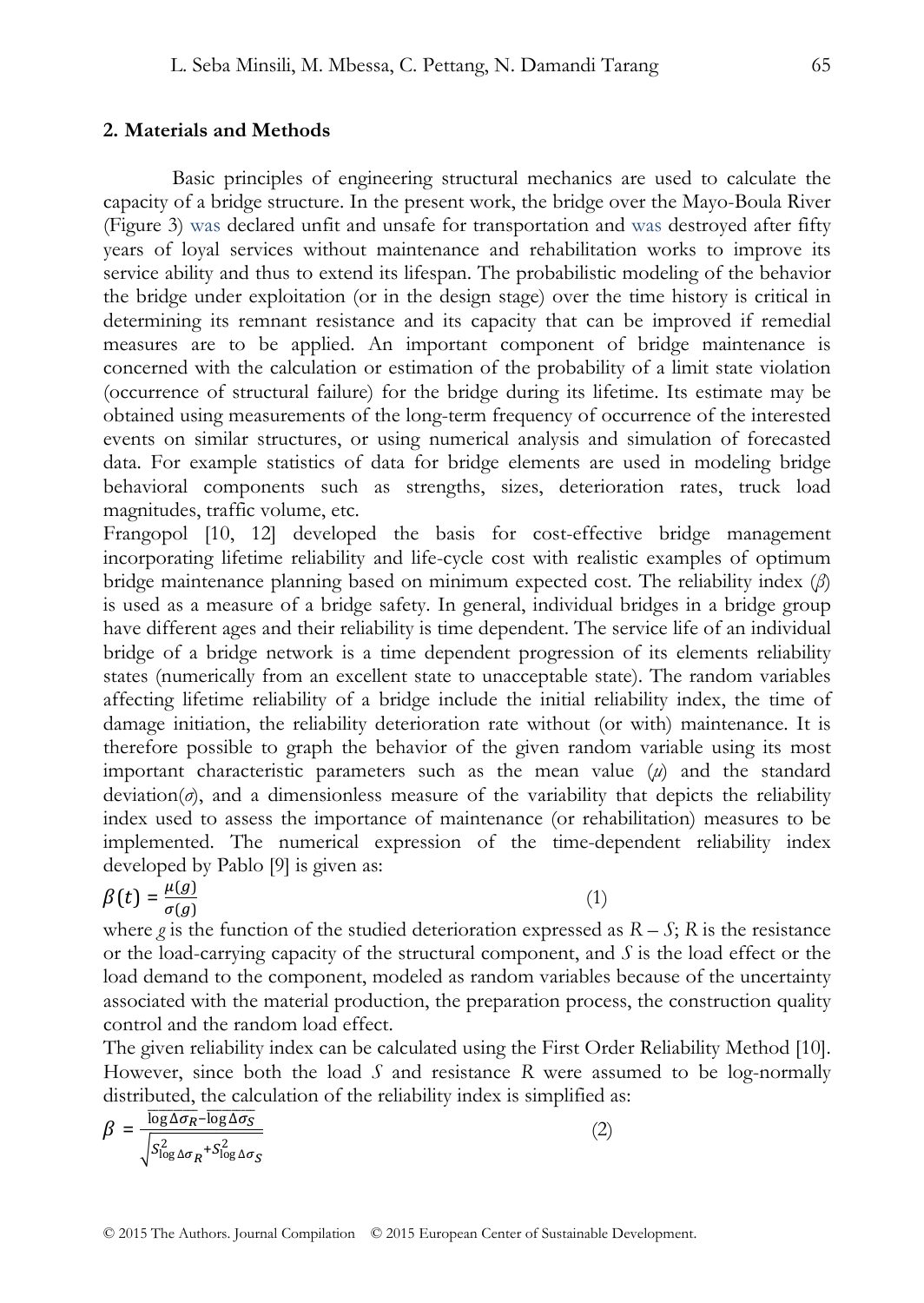The calculation of each of these loads is characterized by the understanding of the considered degradation functional. Report obtained in previous inspections done by MINTP [8] shows that 90% of deteriorated civil engineering structures in Cameroon resulted from corrosion and fatigue of main structural elements such as steel bracings, crazing of the running surface and bridge scouring. The present work deals only with degradations related to corrosion and fatigue of structures in reinforced concrete and steel as seen in Figure 2.





 *a) Embedded steel corrosion in concrete; b) steel element corrosion; c) steel element failure* 

#### **Figure 2:** *Degradations on concrete and steel structural elements due to corrosion [8]*

# **2.1 Remnant Fatigue Related Capacity**

Establishing the remnant bearing capacity of a bridge results in estimating the structural deterioration in an existing steel/concrete bridge and, at the same time, in determining the remaining structural resistance to loading in its lifespan according to the Linear Elastic Fracture Mechanics theory by means of detailed loading history analysis (Alessio Pipinato, 2012, [11]). The probability of failure can be expressed with the reliability index according to the normal standard distribution as seen in Equation 1, and the reliability of a structural element is compared to the target value:

# $\beta_{\text{fail}} \geq \beta_{\text{target}}$  (3)

where  $\beta_{\text{fail}}$  is the reliability index with respect to failure;  $\beta_{\text{target}}$  is target reliability index.

This model implies the use of the fatigue action effect (the required nominal fatigue strength) which is obtained by dividing the required nominal fatigue strength by the action effect of the fatigue load:

To evaluate the fatigue effect in a steel structural element, in-situ experimental data are required to obtain appropriate Wöhler curves, known as characteristic S-N curve approach. Taking advantages of existing normative documents on various experimental settings and on known information of a given bridge, the relationship between the number of stress cycles ( $N$ ) and the stress intensity range ( $\Delta \sigma$ ) inside the considered structural element, is given as:

# $N = C \Delta \sigma^{-m}$

Where **C** and *m* are considered element material constants depending on the geometry function, the stress concentration and the crack propagation rate.

For a reinforced concrete bridge two types of failures are considered according to ZE Wu [27]: deteriorations due to bending stresses and to sheer stresses. Deteriorations due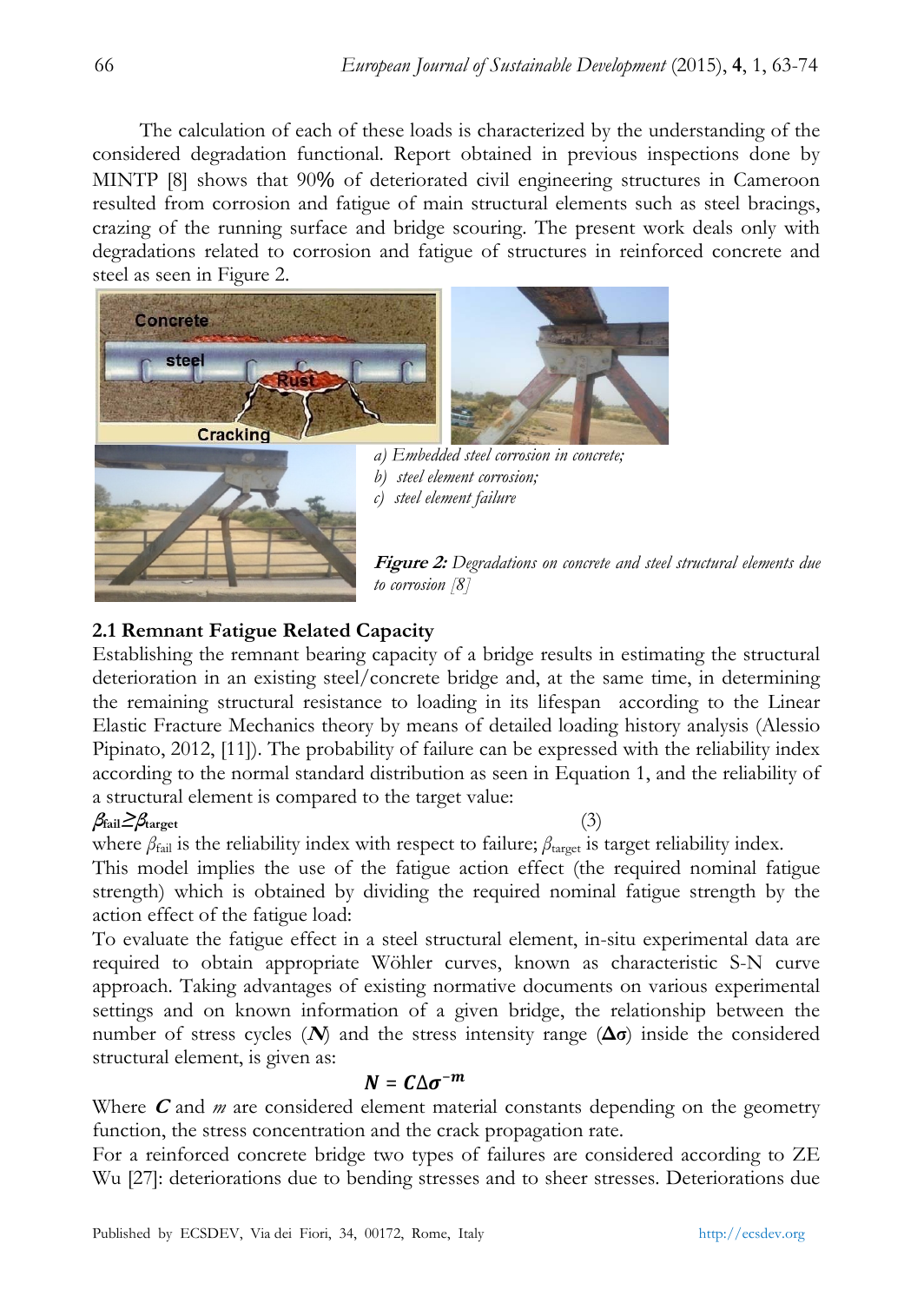to bending are the result of over-compressed concrete surface and of over-tensed steel reinforcement leading to their corresponding ultimate limit state, while deteriorations due to shear forces are the result of over-reinforced concrete beams when micro-cracks from bending intercept those from shear deformation according BAEL 91 [12]. The following expression gives the relation between the stress cycle number (*N*), the maximum ( $\sigma_{max}$ ) and the minimum ( $\sigma_{min}$ ) stress intensities that depicts the fatigue effect in a considered concrete bridge :

$$
N = N_o \times \left(\frac{\delta \sigma_o}{\sigma_{max} - \sigma_{min}}\right)^k \text{for } \sigma_{max} - \sigma_{min} \ge \delta \sigma_o
$$
  

$$
N = N_o \times \left(\frac{\delta \sigma_o}{\sigma_{max} - \sigma_{min}}\right)^{k'} \text{for } \sigma_{max} - \sigma_{min} \le \delta \sigma_o
$$
 (5)

where  $\sigma_{\theta} = 0.3 \times f_{\theta}$ ; *fe* is the concrete elastic limit;  $k=9$ ;  $k'=k+2=11$ ;  $N_{\theta}=10^{7}$  = the estimated number of cycle at failure.

#### **2.2 Remnant Corrosion Related Capacity**

Concrete is alkaline due to the presence of hydroxides of calcium, potassium, and sodium  $(Ca(OH)_2, KOH, and NaOH)$  and the alkalinity typically ranges from PH 12 to 13 according to Shruti Sharma [13]. Due to the high alkalinity of the concrete pore water, the steel reinforcing bars are passivated by an iron oxide film  $(F_{e2}O_3)$  that protects the steel. Corrosion is basically an electrochemical process where the anode and the cathode are on the same steel bar. At the anode, iron atoms lose electrons to become iron ions (Fe++). At the cathode, oxygen in the presence of water accepts electrons to form hydroxyl ions (*OH-* ). Concrete works as an electrolyte that facilitates the flow of electrons between the anode and the cathode. Both the anodic and cathodic reactions are necessary for the corrosion to occur and they need to take place simultaneously. The hydroxyl ions combine with the ferrous ions to form ferrous hydroxide *Fe(OH)2*. In the presence of water and oxygen, the ferrous hydroxide is further oxidized to form *Fe2O3*.

Chloride ions are introduced into the concrete by marine spray, industrial brine, and chemical treatments. These chloride ions can reach the reinforcing steel by diffusing through the concrete or by penetrating cracks in the concrete. Corrosion of steel embedded in concrete, in the presence of chlorides but with no oxygen (at the anode), takes place in several steps. At the anode, iron reacts with chloride ions to form an intermediate soluble iron-chloride complex:

Anodic reaction :Fe+2Cl- $\rightarrow$  (Fe<sup>2++</sup> 2Cl-)+2<sup>e-</sup>

Cathodic reaction :(Fe<sup>2++</sup> 2Cl-)+2e-+2H<sub>2</sub>O  $\rightarrow$  Fe(OH)<sub>2</sub>+2H+2Cl-

When the iron-chloride complex diffuses away from the bar to an area with higher PH and concentration of oxygen, it reacts with hydroxyl ions to form  $Fe(OH)_2$ . This complex reacts with water to form ferrous hydroxide as seen in Equation 6. The ferrous hydroxide is oxidized to rust in the presence of oxygen and water. The manifestation of corrosion is in the formation of these corrosion products on the surface of steel reinforcement. Thus, the steel–concrete interface is altered where rust is formed. Due to higher volume of rust than the corresponding mass coating of steel, an outward pressure is generated. As concrete is weak in tension, cracks are developed in it leading to debond as seen in figure 2.a.

(6)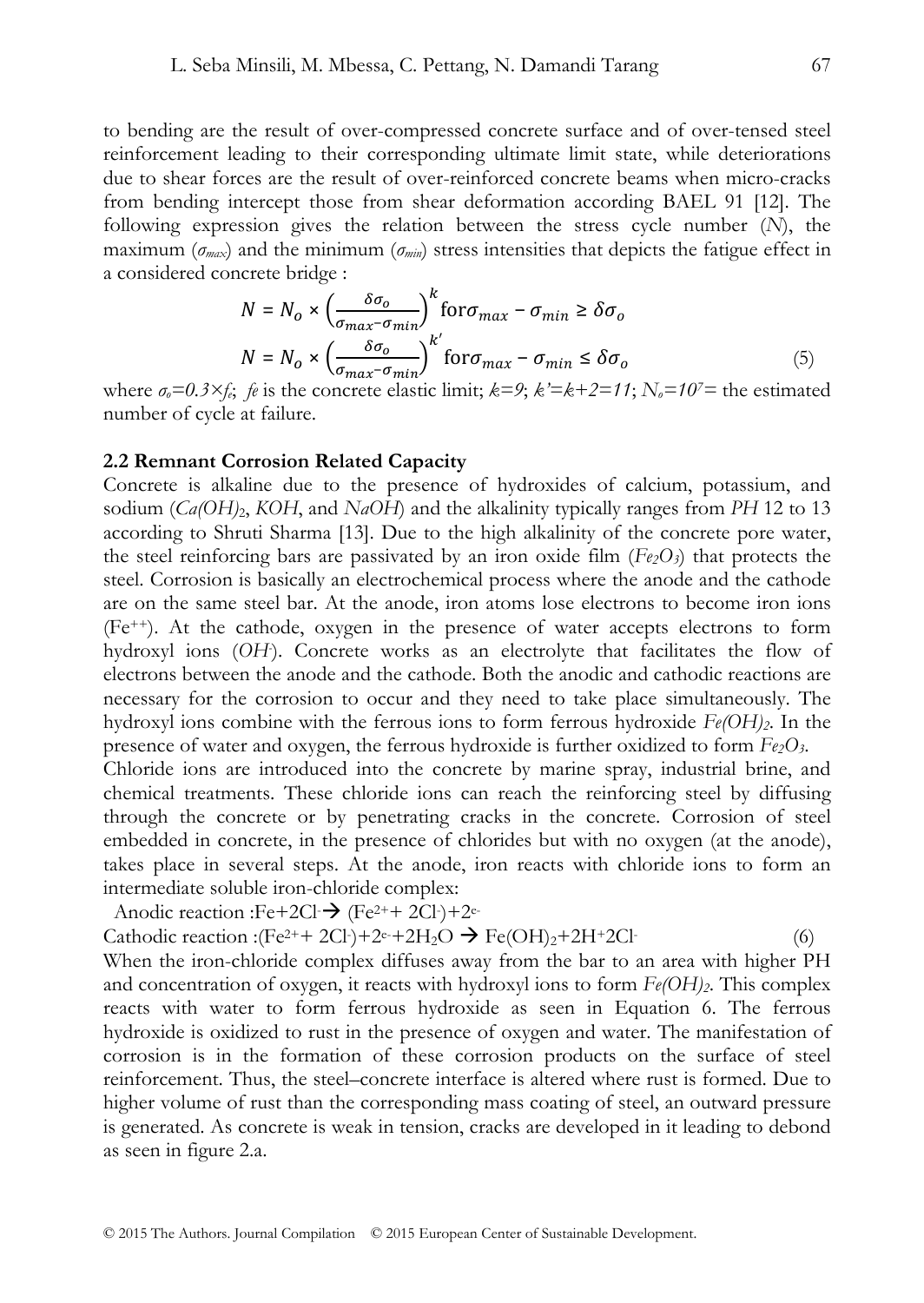For steel structures, it is difficult to quantify the level of degradation and damages caused by corrosion. But there are a multitude of anti-corrosive products (galvanization, painting and cathodic protections) in the market with corresponding useful technical guides, what make it easier to define and to predict specific functional behaviors.

Environmental conditions (chloride ions in marine and industrial milieus, carbonation due to atmospheric Carbon Dioxyde (*CO2*), and rain water) are the main factor causing corrosion of bridges in Cameroon. The state of corrosion and its action on a structural element/system can be characterized by the degree of carbonation (*XC*) in the depth from the given element surface, and is given by the following expression:

$$
X_C = \gamma \times f(HR) \times k \times \sqrt{t}
$$

with the structure being exposed to rain,  $\gamma=0.9$ ; *k* is the transportation coefficient of concrete given as  $\sqrt{365} \times (\frac{1}{2.1 \times \sqrt{f_{C28}}} - 0.06)$ ; the influence of relative humidity (*HR*) is expressed as *f(H;R)=-3.5833×HR2+3.483×HR+0.2*.

### **3. Results and Discussions**

# **a) b)**

 *Figure 3: the former bridge over the Mayo-Boula River (a), and its numerical failure model (b)*

The superstructure of the former bridge over the Mayo-Boula River was a twospan steel Warren truss supporting a one-line highway concrete board, 4.2 meters wide with two sidewalks, resting on transverse beams connecting the two truss systems of the bridge. Steel truss elements where IPE350 and grade S235 from the EUROCODE 3 standard. The total span of the bridge was 50 m and consisted of two continuous spans of 25 m each, resting on a middle pier and two abutments. The bridge was constructed on the colonial era before the year 1960, and according to residents of Mayo-Boula, the bridge lasted 50 years before its decommissioning in 2009.

 In the absence of engineering early data recording on the bridge management from local highway authorities, the bridge auscultation campaign that took place in 1999 displayed that the bridge suffered from severe anomalies and damages ranking from material degradation to mechanical failure such as: corrosion of steel truss elements and concrete reinforcements, concrete cracking, concrete-steel debonding, truss elements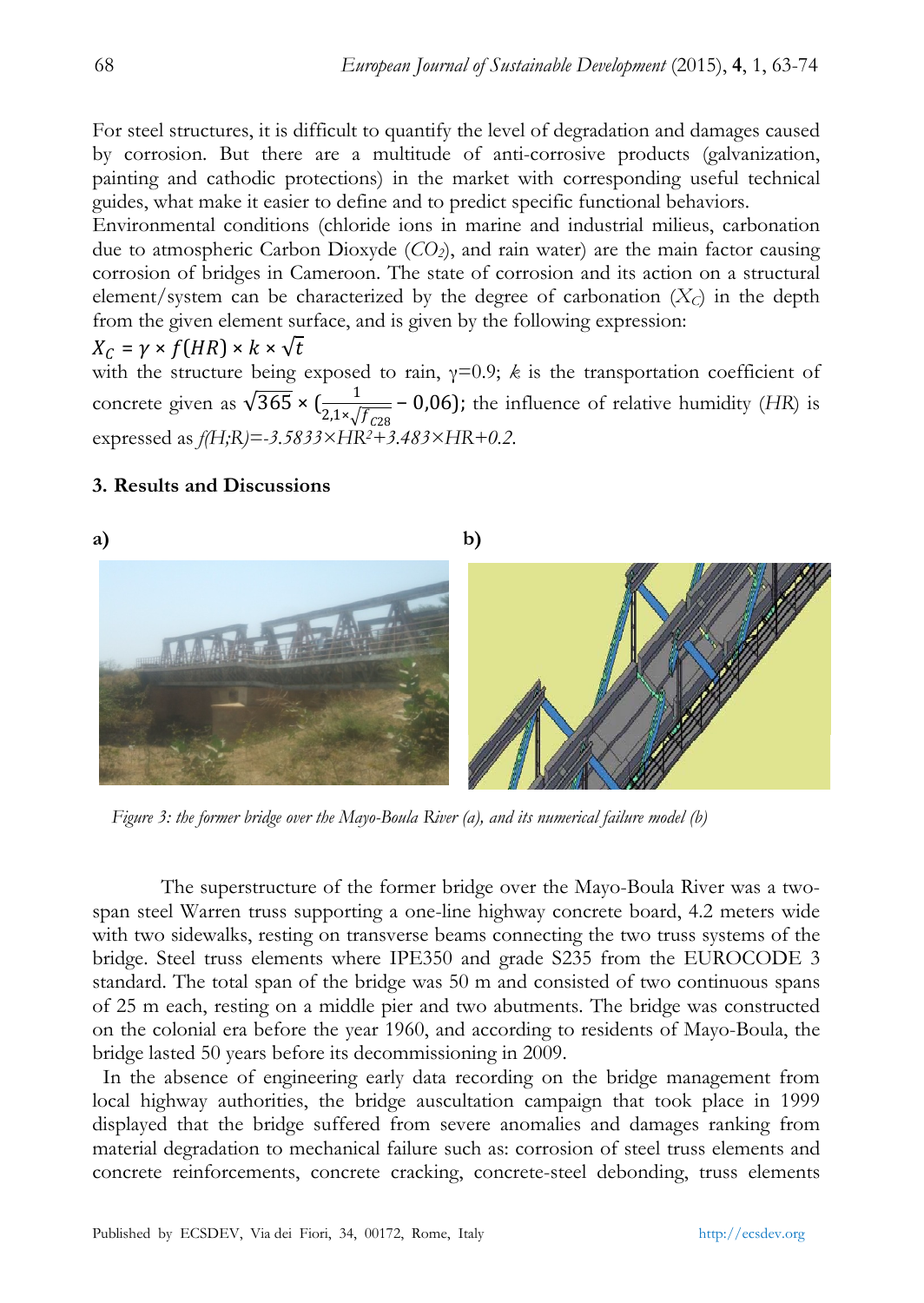failure, fatigue due to traffic load and breaking that can be seen in figures 2.c) and 3.b). The breakage of truss elements, due to a chock with an oversized trailer carrying a bulldozer in 2004, caused a 40 cm axial deformation of the bridge system as seen in figure 3.a) and forced highway authorities to reduce the running speed and circulation of heavy trucks on the bridge [13, 14, 18] for five years under high risk of failure.

## **3.1 Analysis of the former bridge**

Using the developed system reliability procedure to assess the remnant exploitation lifespan of the initial steel bridge of the Mayo-Boula River, taking the reliability index as a functional of parameters developed in equations 2 and 5 for an individual steel element and for the whole bridge, the predicted lifespan is made known and have been fixed as n = 100 [9]. For each loading cycle, numerical values of maximal and minimal stresses of each element were computed using Finite Element software in structural engineering developed and tested in the Department of Civil Engineering of ENSP, The University of Yaoundé 1.



**Figure 4:** *Fatigue reliability index of the old bridge with (Y2) and without (Y1) punctual maintenance measures* 

Various elements of the bridge system being classified into six groups of structural elements subjected to induced traffic loading, the Wöhler characteristic diagrams [14] is drawn for each elements group using results of stress analysis due to specified loadings , and thereafter the group performance or reliability diagram. From the performance diagram of each group we deduce the reliability index diagram of the bridge subjected to degradation due to fatigue of a given number of its constitutive elements described in figure 3.b) with computational results depicted in figure 4.

This graph shows that within a period of 100 years, the failure indices decreases from 4 to 1 (figure 4.Y1).The bridge being made up of redundant elements, the threshold security, or the allowable reliability index, that corresponds to the time when the bridge cannot withstand the designed traffic load is  $n=50$  years or simply  $\beta=2$ . This implies that below this ultimate value one must implement adequate maintenance procedures to avoid an unexpected failure as the one depicted in figure 1.a). It will therefore be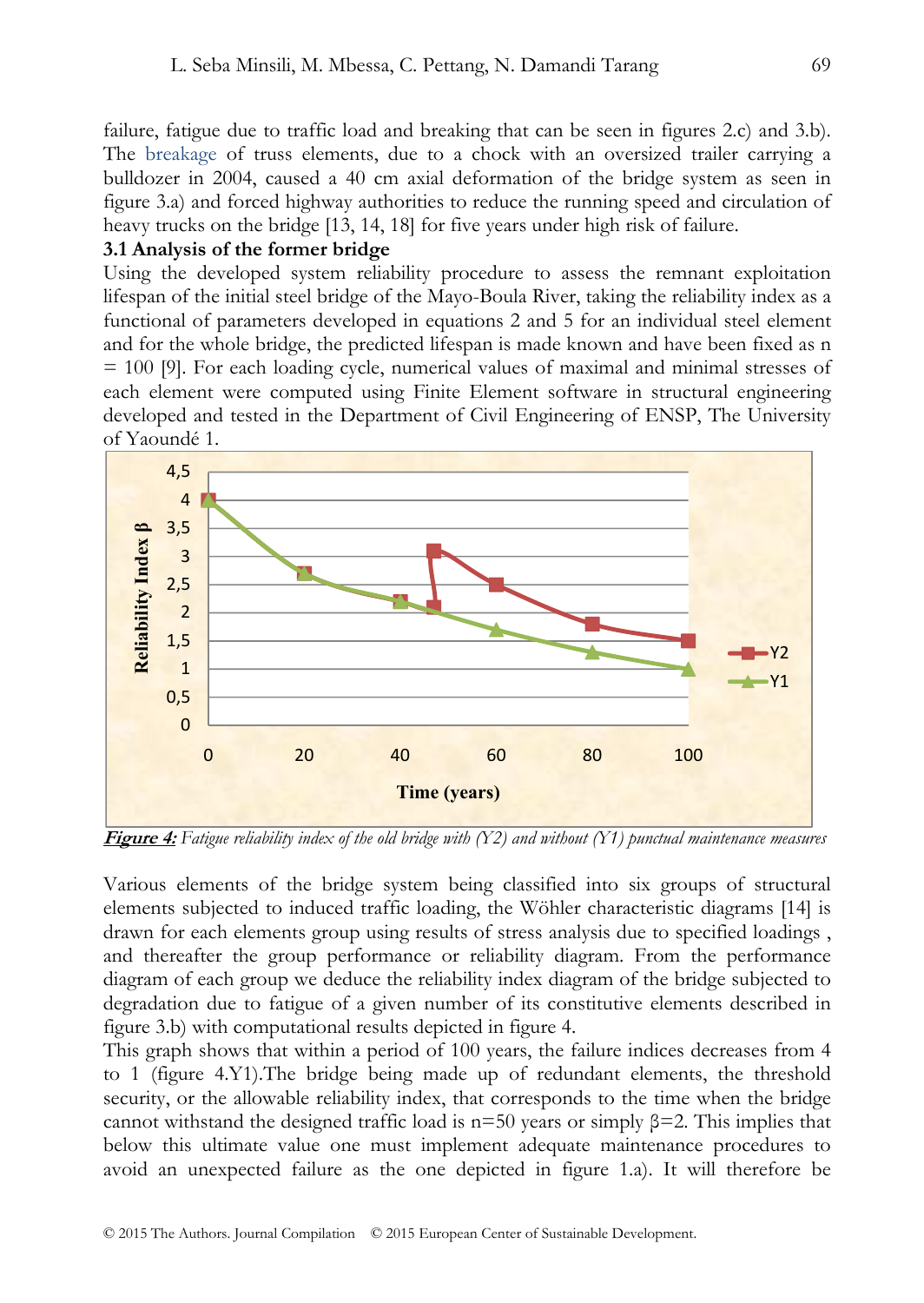judicious regularly to program bridge inspection and provide related curative maintenance to the failed bridge element or group of elements.

In this case by predicting the functionality, the bridge might have been maintained by replacing broken diagonal elements and deformed horizontal bottom chord elements in due time before the overall bridge was declared unfit to traffic. An operation that was able to extend the bridge life span for at least 30 years as it is shown in figure 4.Y2. Since it is not fit to wait for the bridge failure or the breakage of one of its element in order to apply curative maintenance, it is technically and economically convenient to apply preventive maintenance by forecasting the allowable reliability index for a particular element or group of elements that is subjected to specified traffic and environmental conditions.

#### **3.2 Analysis of the new bridge**

The new bridge (Figure 5) over the Mayo-Boula River is a three span reinforced concrete platform made of four precast simple supported beams spanning 17 m with a 0.80 m×1.50m cross-section each, and over which an in-situ 10-m wide board was casted, with 1.5 m sidewalk at each side. The running surface is a 8-cm thick bituminous concrete [**15**]. Specifications of the new bridges show that all deck concrete shall have a minimum compression stress of 25 Mpa and 2.1 MPa in tension considering that the cement mean stress was 35 MPa, with steel Reinforcement strength taken as  $fy=460$ MPa and the cement concentration was  $400 \text{ Kg/m}^3$ .



**Figure 5:** *The reinforced concrete new bridge over the Mayo-Boula River* 

Adopting the same principle and calculation procedure described for the former bridge by considering only the fatigue effect of steel reinforcement, the obtained diagram of the computed reliability index  $\beta$  is similar to figure 4.Y1 with  $\beta$  = 8.7 after construction and  $\beta$  = 5.4 after 100 years. These results show that the fatigue effect of steel reinforcement could be ignored in the maintenance process of the new bridge during its lifespan.

Beams undergoing accelerated environmental corrosion showed reddish brown patches of corrosive products and a longitudinal micro-crack that progressed along the direction of the reinforcement. With the increase in volume of corrosive products, more cracks also parallel to the steel reinforcement are observed after a relatively long period and a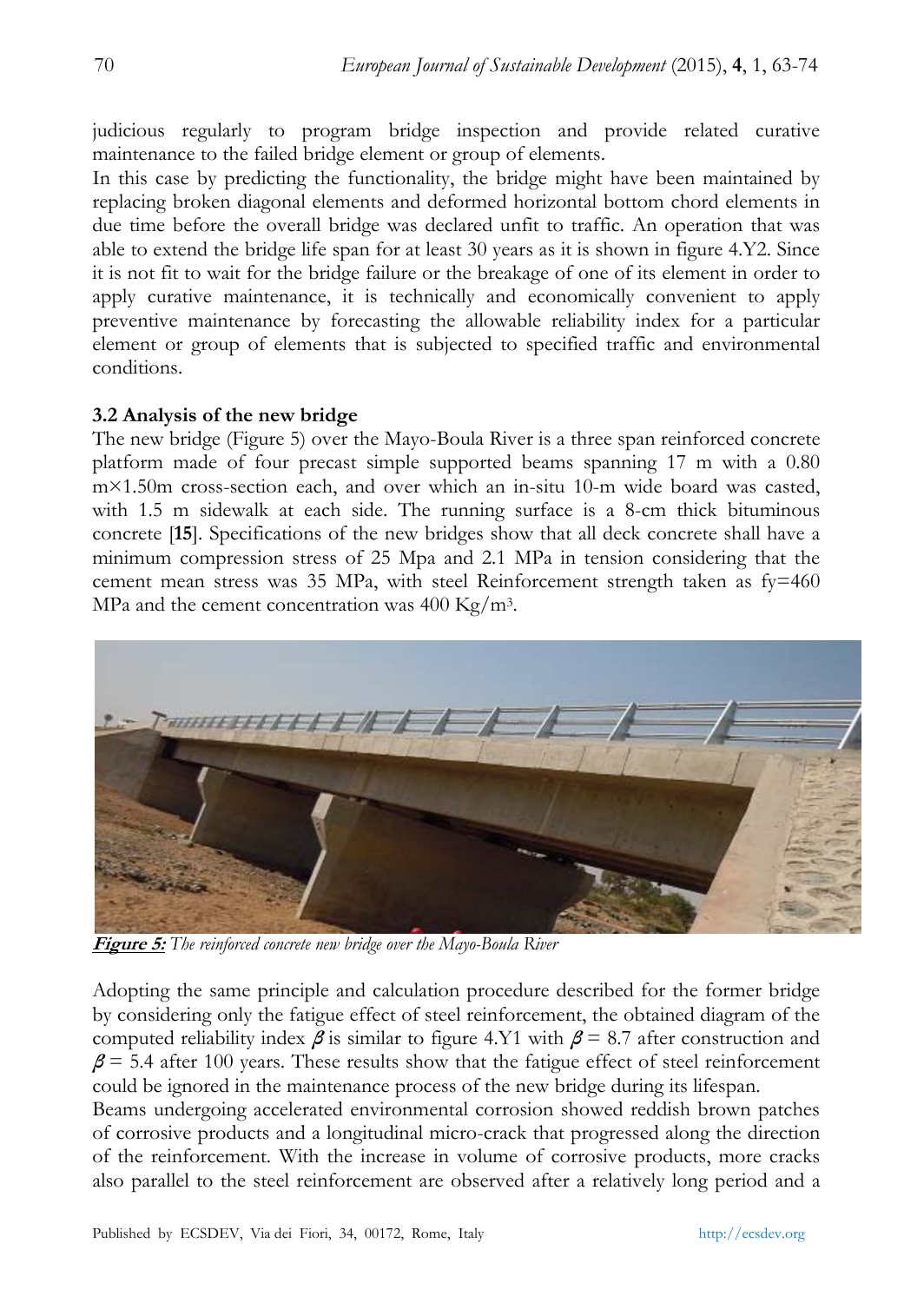reddish brown liquid oozed out of the reinforcement steel surface. This process, if not toppled by any curative rehabilitation, will increase with increase exposure of the reinforcement to surface environmental corrosion characterized by large and wide patches and cracks that debond the steel-concrete surface contact leading to a beam with highly dilapidated and poor structural conditions (Figure 2.a).



**Figure 6:** *Corrosion Reliability Index of the new bridge without (Y1) and with (Y3) punctual maintenance measures compared to the safety level (Y2).* 

From data obtained on a local weather station and from execution methods of the new bridge, the reliability analysis is done with functional parameters developed in equations 2 and 7 for an individual beam and for the whole bridge. Analytical results of the reliability index history are presented in Figures 6. We notice that within a period of 100 years, the reliability index varies from 4 to 0.2 (figure 6.Y1). According to N. HYVERT [26], when the reliability index  $\beta = 1.5$ , the corrosion of the steel reinforcement is active and it is good to apply a curative maintenance process.

Once corrosion attacks a reinforced concrete structure, it is possible to remedy the situation by undertaking a repair and strengthening of the corroded area after 50 years. The present state of the art on rehabilitating existing concrete bridges subjected to corrosion process employs systems which have been developed through experience and which are empirical in nature. These include: replacing or adding reinforcing Steel bars that has been excessively corroded; repairing of minor spalls by shotcrete, epoxy-sand mortar, or non-shrink cementitious grouts; the use of an epoxy resin or polymer latex bonding coat to achieve a reliable bond; repair of existing cracks; patching with cementitious/resin mortars to upgrade weak honeycomb materials and voids; and concrete replacement with fiber reinforced concrete/mortar.

The diagram of bearing capacity of the bridge after the curative corrosion effect (figure 6.Y3) shows that the bridge can last more than 100 years if preventive maintenance procedures are applied in due time. The value of the observed upward jump in that diagram, after curative maintenance, depends on the cost intensity one puts in the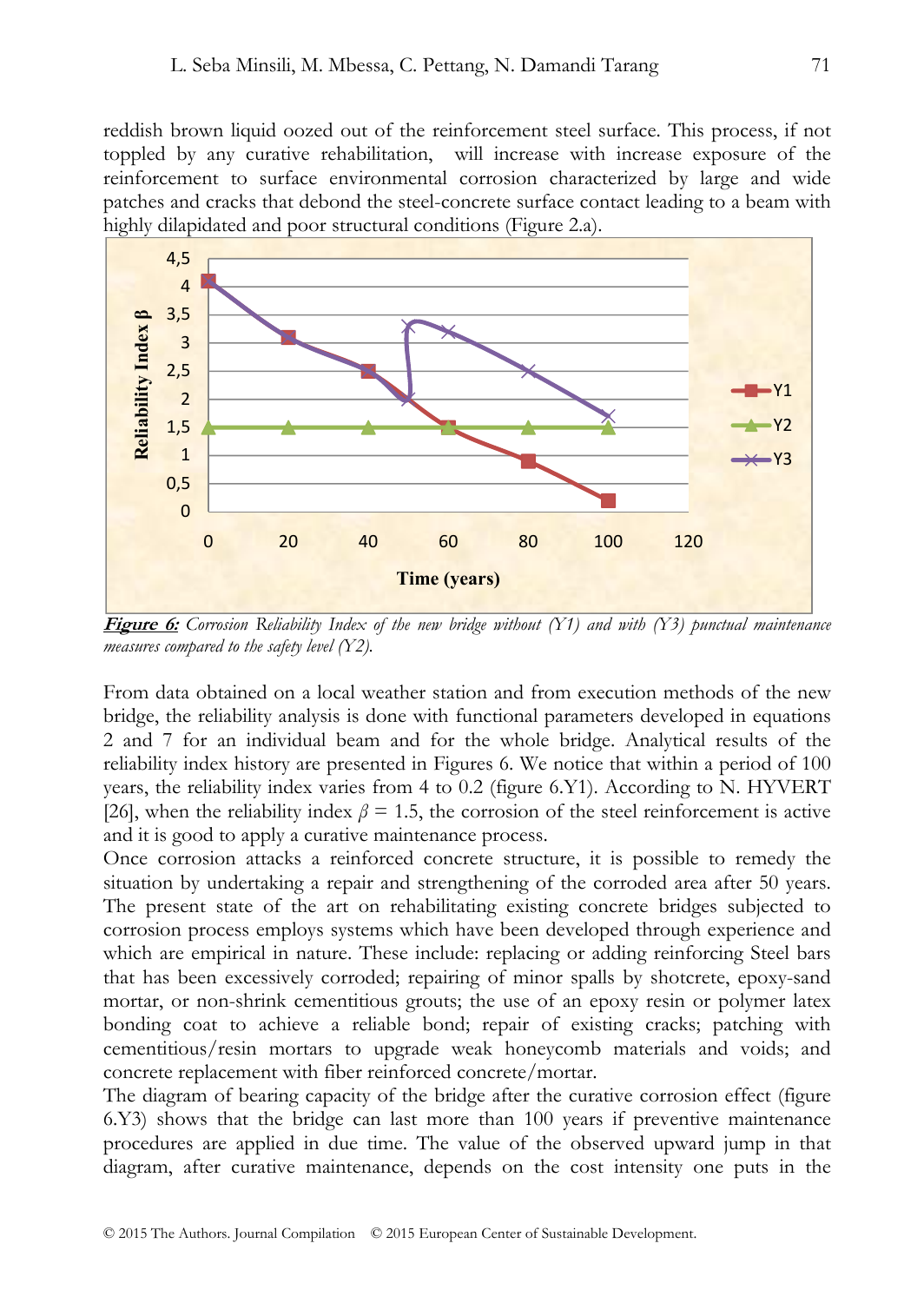process with the fact that many curative and preventive works must be accomplished during the bridge life-span in order to obtain corresponding refurbishing effect on the bridge capacity. If preventive maintenance procedures are not done during the beam lifespan, the value of the bearing capacity characterized by the reliability index down crosses the target value (figure 6.Y2, at  $n = 63$  years), and the damage initiation starts as the bearing capacity deteriorates without restraint. Conversely, when preventive maintenance are taken in due time, the bearing capacity of the bridges abruptly increases leading to the extension of the bridge lifespan.

#### **Conclusions**

The safety of bridges is a key factor in promoting transport of goods, equipments and passengers required for the nation's economic growth. The changes in a bridge structural capacity can be adequately assessed using appropriate inspection and monitoring methods in order to guarantee its safe response to external loading and environmental effects. Being able to identify and predict a bridge structurally deficiency constitutes an important step in the hand of bridge engineers and managers to prioritize and to budget for actions to immediate/late repair, rehabilitation, or even replacement.

In this paper, a numerical approach to the reliability analysis of the former bridge on the Mayo-Boula River is presented, and the importance of applying appropriate curative and predictive maintenance measures in due time is underlined. The old and the new bridges are modeled using the Finite Element approach and the proposed methodology to express the reliability index of the bridge as a functional value of its bearing capacity. Obtained results on the effect of fatigue and corrosion are showing that, both for the former steel bridge and the new reinforced concrete bridge, it is possible to extend the bridge lifespan for more than thirty years if appropriate curative and predictive maintenance works are done in due time.

Present results have fostered the LABOGENIE and the LMM laboratory to officially draw the importance of implementing reliability based curative and predictive maintenance procedures in the existing and future bridges network of the country. Procedures presented to national regulatory and construction agencies included measures to: (1) identify actual safety reserve of bridge; (2) predict the bridge response and corresponding deterioration; (3) forecast information for immediate safety assessment; and (4) provide outlines for planned and prioritized assessment and maintenance.

#### **Acknowledgement**

Without forgetting valuable ideas and suggestions of professors of the department of Civil Engineering, the authors would like to express their special thanks to the Cameroon civil engineering laboratory *LABOGENIE* with which the University has joint research programs in order to contextualize the technology in the local environment and to link research and national development.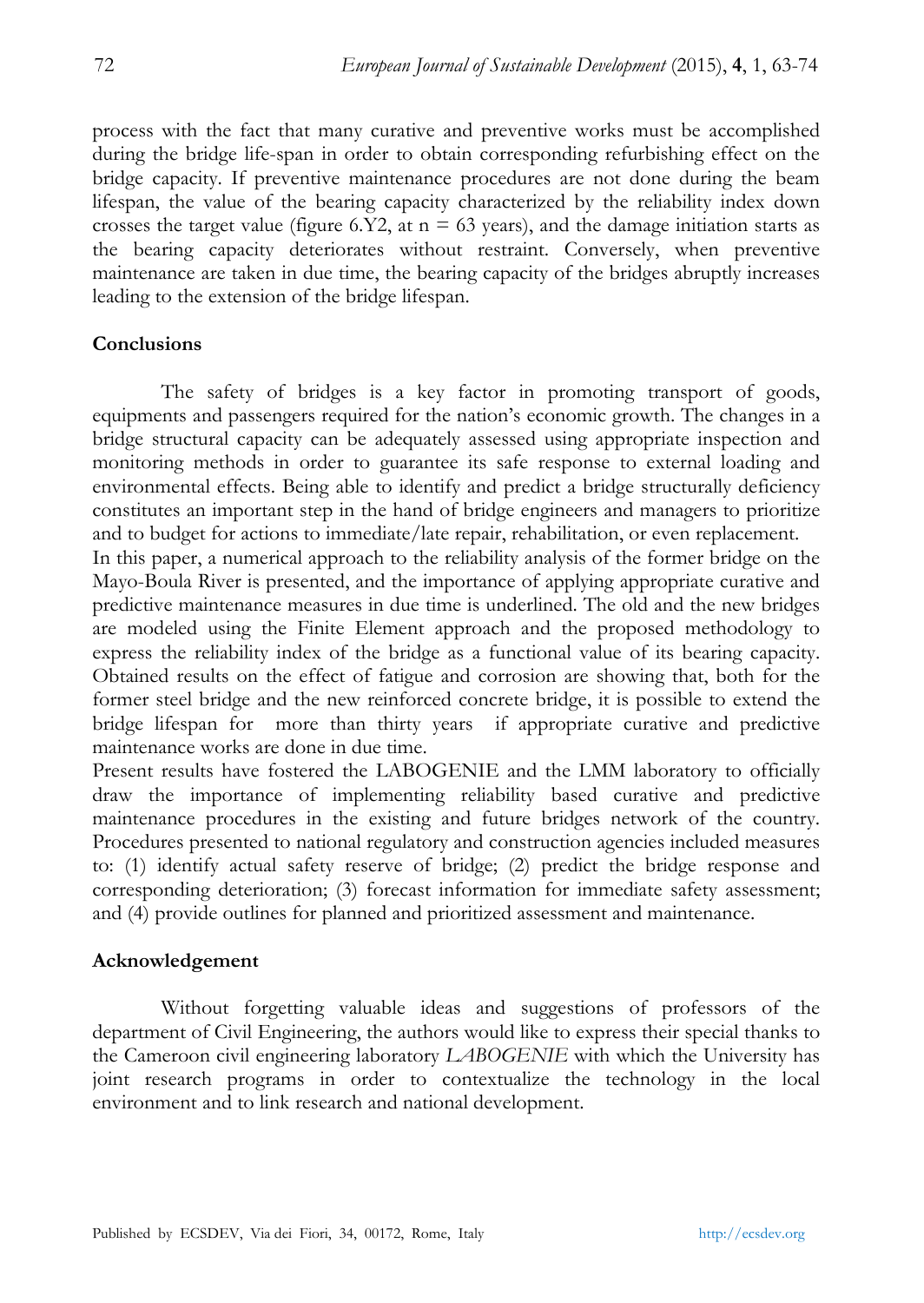#### **References**

- COMAR SARL (2010). *Rapport d'Etude d'Impact Environnemental pour la construction d'un nouveau pont sur le Mayo-Boula*. RODCON, Cameroun 50p.
- Li, Y.-F., S. H. Hsieh, and Y. S. Lin. *A Prototype Network-Level Bridge Management System*. KU-KAISTNTU-NUS Seminar on Civil Engineering, Singapore, 1998, pp. 195-200.
- Farid, F., D. Johnston, M. Laverde, and C-J. Chen. *Application of Incremental Benefit-Cost Analysis for Optimal Budget Allocation to Maintenance, Rehabilitation and Replacement of Bridges*. A paper presented at the Transportation Research Board annual meeting, Washington, D.C., 1994.
- Carden, E. and Fanning, P. (2004). *Vibration based condition monitoring: A review*. Structural Health Monitoring, 3. p.355–377.
- Jaishi, B. and Ren, W. (2007). Finite element model updating based on eigenvalue and strain energy residuals using multiobjective optimization technique. Mechanical Systems and Signal Processing, 21. p.2295– 2317.
- Jaishi, B. and Ren, W. (2006). *Damage detection by finite element model updating using modal flexibility residual*. Journal of Sound and Vibration, 290. p.369–387.
- LABOGENIE (2013). *Cartographie des Matériaux Locaux de Construction au Cameroun*. Convention d'Assistance Technique MINTP/LABOGENIE N°294/CAT/MINTP/SG/CJ du 13 juillet 2010 pour la Recherche, la Localisation et la Cartographie des Matériaux Locaux de Construction au Cameroun. Rapport Scientifique, 2013. Yaoundé, Cameroon.
- Frangopol Dan M., Jung S. Kong and Emhaidy S. Gharaibeh, (2001), *Reliability-Based Life-Cycle Management of Highway Bridges.* Journal of computing in civil engineering; ASCE**.** Vol.15, N°I, January, 2001. P. 27- 34.
- Frangopol D.M., E. Brühwiler, M.H. Faber, and B. Adey, (2004) editors, *Life-Cycle Performance of Deteriorating Structures: Assessment, Design and Management*, Reston, Virginia: American Society of Civil Engineers (ASCE), 2004. p. 384-391
- *Pablo, Reynaldo M. Jr.,(2009). Risk Assessment of Highway Bridges: A Reliability-based Approach*. The Technology Interface Journal, Winter Special Issue 2009, Volume 10 No.2.
- Madsen, H.O., Krenk, S., and Lind, N.C. (1986). "*Methods of Structural Safety*." Prentice Hall, Inc. Englewood Cliffs, NJ, U.S.A.
- MINTP (2000). Ministère des travaux publics, Etude de programmation de l'entretien des routes en terres*. Inspection des ouvrages d'art. Yaoundé, Cameroon.*
- Alessio Pipinato, Carlo Pellegrino, and Claudio Modena. (2012). *Fatigue Damage Estimation in Existing Railway Steel Bridges by Detailed Loading History Analysis*. International Scholarly Research Network , ISRN Civil Engineering, Volume 2012, 13 p., Article ID 231674, 13 pages. doi:10.5402/2012/231674
- Ze Yi Wu (2004), *Etude expérimentale du comportement des poutres courtes en béton arme pré-fissurées et renforcées par matériaux composite sous chargement statique et de fatigue.* Thèse de Doctorat, Ecole Nationale Des Ponts et Chaussées, France, 244p.
- BAEL 91 révisé 99, (1999). *Béton Armée aux Etats Limites (Reinforced Concrete in Limit State Design, a former french standard).* Règles techniques de conception et de calcul des ouvrages et constructions en béton précontraint suivant la méthode des états limites. Fascicule n° 62 - Titre I - Section II. Cahier des Clauses Techniques Générales. Ministère de l´Equipement, des Transports et du Logement. p.243- 258.
- Shruti Sharma and Abhijit Mukherjee, (2010). *Longitudinal Guided Waves for Monitoring Chloride Corrosion in Reinforcing Bars in Concrete*. Structural Health Monitoring 2010, Volume 9 p. 555-567.
- BGFT, Bureau de la Gestion des Fret Terrestre et de Transit (2011) *Rapports mensuels du transit sur la nationale numéro 1*, tronçon Palar-Mora, Yaoundé, Cameroon.
- *COMAR SARL (2010), Méthodologies de démolitions de l'ancien pont pour la construction d'un nouveau pont sur le Mayo-Boula ;* COMAR-SARL, Cameroun 10p.
- Ministère des travaux publics, province du Littoral et Sud-Ouest (Aout 1997) *Etude de programmation de l'entretien des routes en terres, Inspection des ouvrages d'art* MINTP, CAMEROUN, 47p.
- Jean-Armand Calgaro, Roger LACROIX. (1997). *Maintenance et Réparation des Ponts*. Presses de l'école nationale des ponts et chaussées, Paris, 649p.